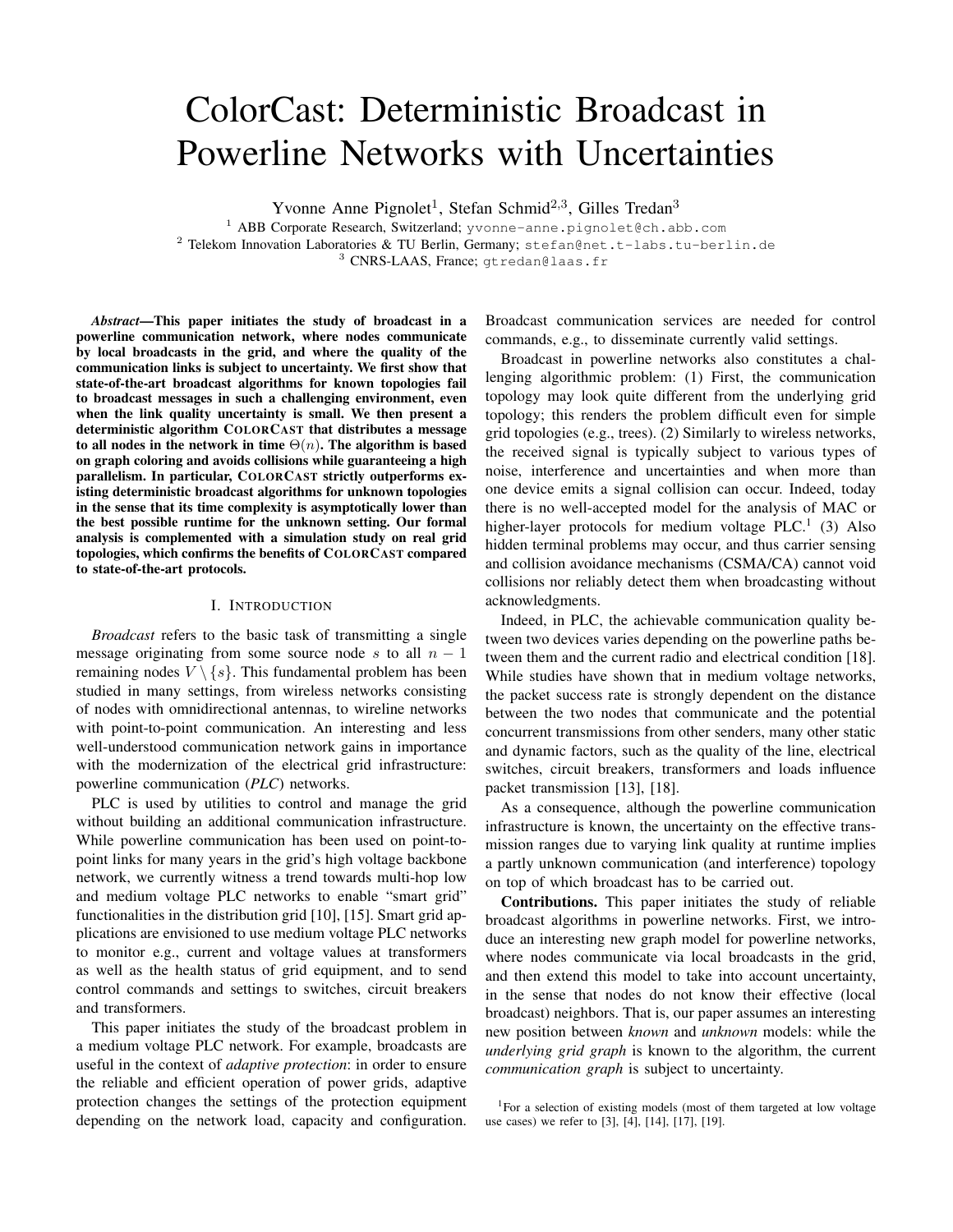We first show how existing broadcast algorithms for *known topologies* fail to broadcast a message in finite time, even in a model where the link quality varies only by a small amount (Section III). Given this negative result, we present the distributed and deterministic algorithm COLORCAST to solve the PLC broadcast problem (Section IV). The worst case broadcast time of COLORCAST is  $O(n)$ ; this is strictly lower than the worst-case broadcast time of any *unknown-topology* algorithm. We also report on our simulation study on a Swiss medium voltage grid topology, and compare COLORCAST to a heuristic and randomized approach. Our results suggest that COLORCAST does not only provide good worst-case guarantees on the broadcast time complexity, but also performs well in realistic scenarios (Section V).

# II. MODEL

We represent the underlying electrical grid used for powerline communication as a weighted graph, where nodes represent the communication devices and the edges represent the powerlines connecting them as well as their distances. The communication devices (nodes) in the grid can communicate by *local broadcasts*, reaching a certain set of other devices, depending on the current link qualities and simultaneous transmissions: Nodes which are located close in the physical network can *always* communicate; however, depending on the current network conditions and/or configurations nodes in larger distances may not be able to receive messages.

Formally, we model a grid topology as a *directed* weighted graph  $G = (V, E, d)$  which connects communication devices (i.e., *nodes*) V along powerline links  $E \subset V \times V$ , where the distance of edge e is denoted by  $d(e)$ . Apart from its length, a link's communication quality depends on many factors, such as electromagnetic interference and impedance effects from electric appliances. We model this time-dependent quality as a varying noise level for each link, described by a function  $\rho^t$  :  $E \rightarrow [0, \rho_{\text{max}}]$ . Note that we do not require that  $\rho^t(u, v) = \rho^t(v, u)$  for  $u, v \in V$  to account for the fact that communication links in PLC are not necessarily symmetric.

The larger a link distance d and the higher the noise level  $\rho$ , the less likely is a successful message reception. Concretely, we define a  $f : (d, \rho) \to \mathbb{R}^+$  which is monotonic in both d and  $\rho$  and satisfies  $f(d, \rho) \geq d$ . In other words, f can be used to compute a weight for each link at time  $t$  which determines its current link quality. We can interpret this weight as a *virtual distance*. As a shorthand notation, we define  $\delta^t(e) = f(d(e), \rho^t(e))$  to be the virtual length of e which can change over time, depending on the noise level.

Given these concepts, we can compute  $G_{com}^t = (V, E_{com}^t)$ , the *communication graph*, connecting nodes which can communicate at a certain time  $t$ . In our model, the node transmission power is set to one unit, and we assume that a message reaches all nodes for which the remaining power is still nonnegative, formally:  $(v_i, v_j) \in E_{com}^t$  means that there is a path in G s.t.  $sp<sup>t</sup>(v<sub>i</sub>, v<sub>j</sub>) \leq 1$ , where  $sp<sup>t</sup>(\cdot, \cdot)$  denotes the length of the shortest path between the two nodes, based on the timevarying virtual distances  $\delta^t(\cdot)$ .

We define  $G_{com}^{\perp}$  to be the "worst case" communication graph where noise levels are maximal, and  $G_{com}^{\top}$  to be the "best case" when the noise level is minimal on all edges. We denote the corresponding edge sets by  $E^{\perp}$  and  $E^{\top}$ :  $(v_i, v_j) \in E^{\perp} \Leftrightarrow$  $j$ 's message will always reach  $i$ , even in the worst case, and  $(v_i, v_j) \in E^\top \Leftrightarrow j$ 's message can reach i in ideal conditions.

Since powerlines form a shared medium where concurrent transmissions can collide, we state the following conditions that need to be met to guarantee a successful transmission: Node  $v_i$  receives the message sent from  $v_i$  at round t if

- $v_i$  and  $v_j$  are in communication range at this round:  $(v_i, v_j) \in E_{com}^t$
- $v_i$  is the only node in  $v_j$ 's range to send a message.

If another node  $v_k$  in the communication range sends currently, i.e.,  $(v_k, v_j) \in E_{com}$ , then the two messages might interfere and  $v_i$  may or may not be able to receive any of  $v_i$  and  $v_j$ 's messages.

We consider the broadcast problem on PLC networks where some node  $s \in V$  (the broadcast *root* or *source*) needs to send a message to all other nodes  $V \setminus \{s\}$ . A synchronous environment is assumed in which time proceeds in discrete rounds: a message transmitted in round  $t$  is received in the same round. At  $t_0 = 0$ , the source s transmits the message and we want to minimize the time  $t$  until all nodes  $V$  have successfully received the message.

To guarantee that broadcast can terminate successfully regardless of the network conditions, we require the worst case scenario to still offer a solution, in other words we only consider scenarios where  $G_{com}^{\perp}$  is connected. We assume that the nodes know the physical grid network topology  $G$  in advance. This assumption makes sense in a smart grid scenario since there the devices do not move and are designed to be in operation for decades. Nodes have an upper bound on the noise level  $\rho_{\text{max}}$ , and the function f. What is unknown to the nodes is the current noise level  $\rho^t$ ,  $\forall t$  and hence the resulting current communication graph.

In the remainder of this paper, we will refer to the powerline broadcast problem with unknown link qualities by PBC. We will measure the total number of communication rounds used by an algorithm ALG in the worst case. Concretely, the time complexity is the time when each node has received the message.

#### III. THE CHALLENGE OF UNCERTAIN LINKS

Unknown current network conditions which influence the communication topology render the implementation of broadcasts significantly more difficult. In order to acquaint the reader with the model and to highlight the challenge of uncertain communication links, we first discuss a small example where existing algorithms based on known topologies fail to broadcast a message.

Many efficient broadcast algorithms for known topologies rely on the notion of a *wave front*: the algorithmic wit is focused on the frontier of nodes having the message (the potential senders) and their immediate vicinity (the potential receivers). Informally, in our model with unknown transmission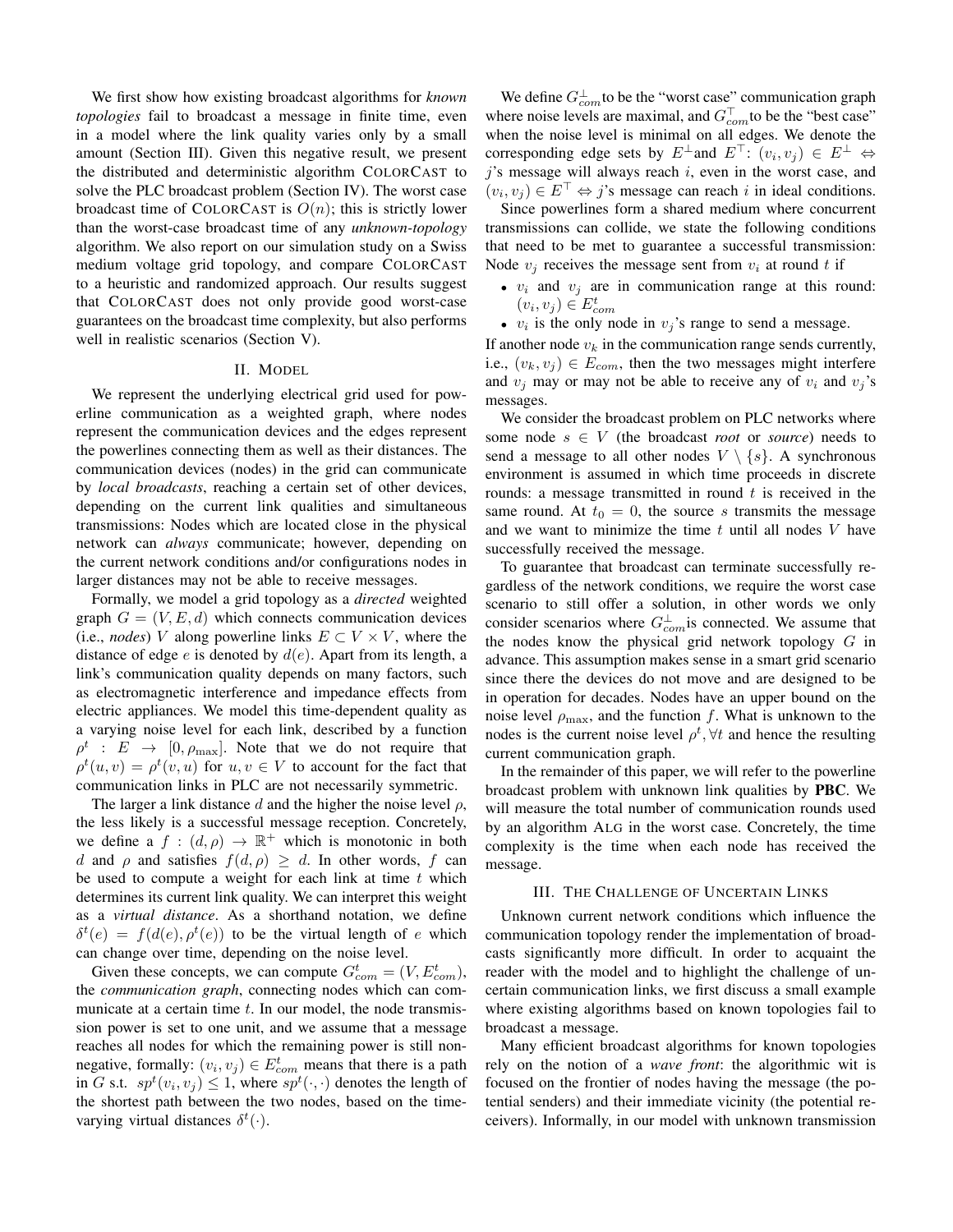ranges, it is *a priori* impossible to plan where the wavefront will be at a given time; moreover, since the communication graph is directed (and possibly only weakly connected), the *a posteriori* knowledge of which nodes received the message may remain local as well.

Let us now consider the classic *ranked-gathering-tree* approaches in more detail, and in particular the representative algorithm described in [8]; henceforth, we will refer to this algorithm by GPX. GPX requires a known topology  $G$ . First, GPX computes an arbitrary breadth-first spanning tree T on G. Hop distances in this tree are denoted by  $d_T(\cdot, \cdot)$ . Subsequently, the nodes in T are assigned a *rank* as follows: a leaf is of rank 1. For a non-leaf node  $v$ , we first determine the ranks of its children. If  $x$  is the maximal rank of any child and if only one child is of rank x, we set rank = x; otherwise, we set rank =  $x + 1$ . It is easy to see that the maximal rank of any node in  $G$  is at most logarithmic in the number of nodes (i.e.,  $O(\log n)$ ): the rank only increases when a node has at least two children of this rank. Based on this ranked spanning tree, a ranked *gathering spanning tree* rooted at the source node is computed. The tree edges at hop distance i from the root connecting nodes with the same rank can be scheduled in a collision-free manner.



Unfortunately, these approaches fail under link uncertainties. Let us consider the physical powerline graph  $G$  in Figure 1. Assume the source  $a$  wants to broadcast. Moreover, assume that all edges  $e \in E(G)$  are short, such that the incident nodes are also neighbors in the communication graph. Under unknown transmission ranges, any possible gathering tree can be chosen for GPX. In our

Fig. 1. Bad example where GPX fails.

example, there are three non-isomorphic options (Figure 2): (1) The gathering tree assuming minimal virtual distances, in which case, there is only one breath-first spanning tree, and hence also the gathering tree  $T$  is unique: the edge set  $E$ of T is  $E = \{\{a, b\}, \{a, c\}, \{b, d\}, \{c, e\}\}\$ . (2) Alternatively, consider the gathering tree where all communication ranges or virtual distances are twice as large. Also here, the breadth first spanning and hence the gathering tree  $T$  is unique: a star rooted at a, i.e.,  $E = \{\{a,b\}, \{a,c\}, \{a,d\}, \{a,e\}\}\$ . (3) A mixed scenario where the transmission ranges vary. In this case, we can have a gathering tree  $T$  where  $c$  is connected to e in addition to d.

Note that the maximum rank of all the gathering spanning trees is 2, and for both the minimal and the maximal range trees, the root is the only node with rank 2. In all these possible gathering trees, GPX can fail to broadcast: messages from nodes  $c$  and  $b$  collide at node  $d$ 

*Theorem 1:* The broadcast algorithm GPX fails to solve **PBC** if link qualities differ from the expected ones.

*Proof:* Consider the simple setting illustrated Figure 1. After round 1, assuming only  $b$  and  $c$  received the message from source  $a$ , GPX needs to decide whether  $b$ ,  $c$  or both  $b$ and c should transmit, where the network can be in any of the



Fig. 2. Three non-isomorphic spanning trees for the topology in Figure 1.



Fig. 3. At round 1, nodes b and c have a message to transmit. Yet 4 different communication graphs can be realized.

four configurations shown in Figure 3.

Figure 4 shows the different possible outcomes on the bet made by GPX: in rows, the planned topology is shown, in columns, the actual topology. We see that if GPX plans for A but C is realized,  $e$  and  $d$  will not be able to receive the message due to collision, since in topology  $A$  nodes  $e$ and d send simultaneously. In general, assuming a too dense topology leads to nodes not receiving the message (lower diagonal of the table), and assuming a too sparse topology leads to collisions (upper diagonal of the table).

There is no line containing only OK's, so a scenario where GPX fails always exists.

# IV. COLORCAST AND ANALYSIS

This section presents a broadcast algorithm which avoids the problem of GPX [8] in settings with link uncertainties. COLORCAST (Algorithm 1) is based on a coloring approach, and seeks to conservatively avoid collisions by scheduling two nodes  $u$  and  $v$  which may interfere at some node  $w$  (i.e. if  $\exists w \text{ s.t. } (u, w) \in E^{\top} \text{ and } (v, w) \in E^{\top}$  in different rounds. This is achieved by computing the following coloring-based schedule. First, an arbitrary *Minimal (Connected) Dominating* Set CDS is computed on  $G_{com}^{\perp}$ . This CDS ensures connectivity in the sense that any two dominators are within each other's communication range, even when the link qualities are worst possible, due to high noise levels. Subsequently, starting from the source, COLORCAST computes a breadth-first spanning tree on CDS, the worst-case communication graph with a high noise level, and divides the tree into layers  $L_i$  of increasing distances. Then COLORCAST computes a minimal coloring on the dominator nodes of CDS, for each layer  $L_i$  separately, in the  $L_i$ -induced subgraph of  $G_{com}^{\top}$ *with minimal noise level.* Henceforth this graph is simply denoted by  $G(L_i)$ . Let  $\xi_i$ denote the chromatic number of  $G(L_i)$  and  $\xi = \sum_{i=1} \xi_i$  the sum of the chromatic number over all layers. By this layer coloring, COLORCAST *avoids collisions* entirely: each color constitutes an independent set on the interference graph, and the nodes cannot interfere, even if the noise level is locally or even globally lower than  $\rho_{\text{max}}$ . Figure 5 illustrates the layering and coloring of the COLORCAST Algorithm.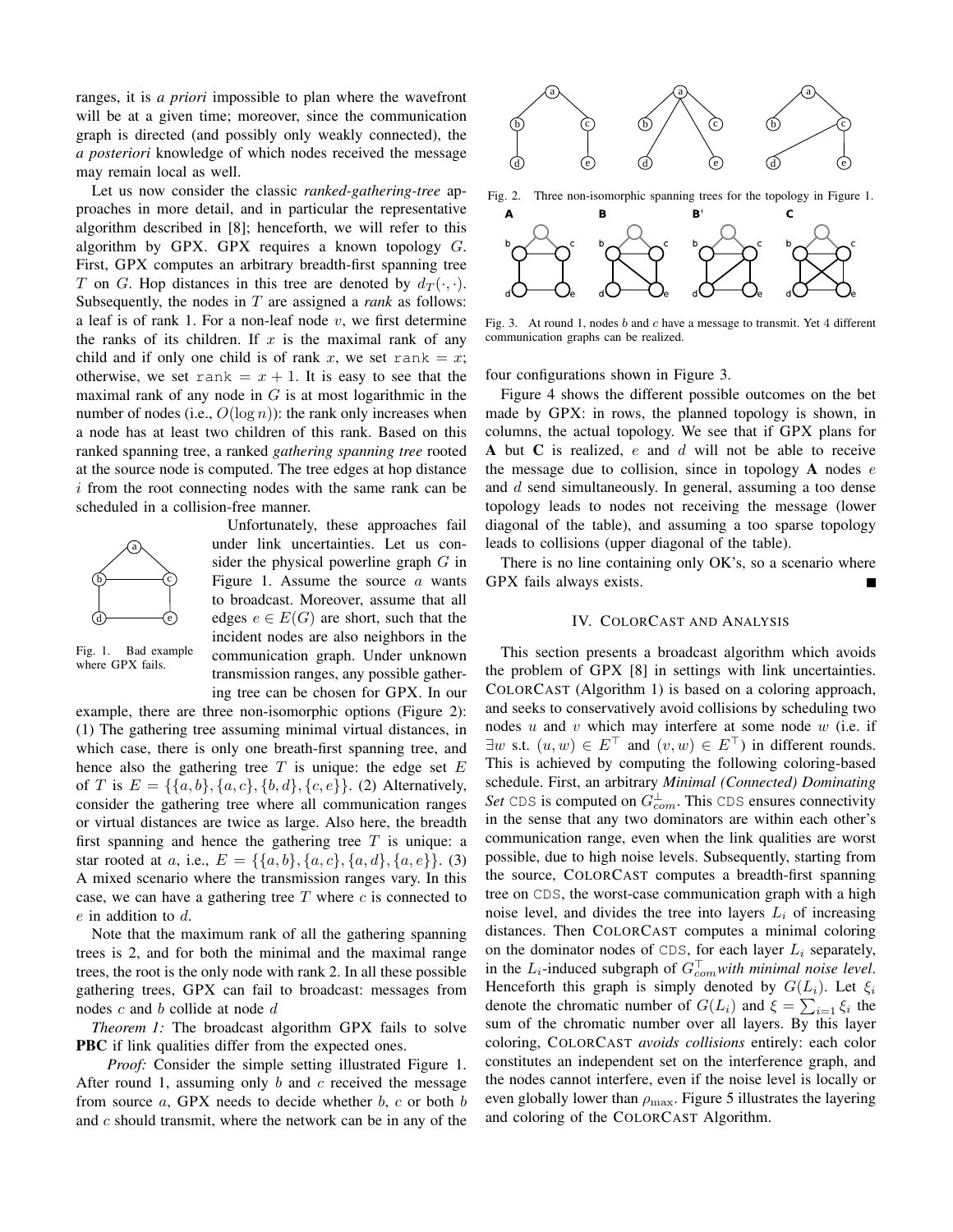|                |                  | B                     | ${\bf R}$          |               |
|----------------|------------------|-----------------------|--------------------|---------------|
|                | OК               | $e:$ Col.             | $d$ : Col.         | $e, d$ : Col. |
| B              | e: Ø             | OK                    | $e: \emptyset$     | $e, d$ : Col. |
| $\mathbf{B}^*$ | $d: \emptyset$   | $d:\emptyset$         | OK                 | $e, d$ : Col. |
| C              | $d/e: \emptyset$ | OK/ $e$ : $\emptyset$ | $d:\emptyset$ / OK | OК            |

Fig. 4. Table enumerating possible outcomes: each column is an actual topology, each row is the topology expected by GPX. *Col.* stands for collision and  $\emptyset$  stand for no message received.



Fig. 5. Visualization of COLORCAST. The algorithm structures nodes along layers (here: two layers), starting from the source s and at low-range intervals  $(\rho_{\rm max}$  noise). Each layer is colored, as indicated by the different node colors (black, grey, white). The spanning tree on the connected dominating set is shown in solid lines, while interference edges (for the layer coloring with respect to  $E^{\dagger}$  interference) are dotted. Communication links are not shown explicitly in this figure.

Algorithm 1 COLORCAST  $(G(V, E, \ell), s, f, \rho_{\max})$ 

- $\ell^*$   $E^{\perp}$ -connected dominating set construction  $\ell$
- 1:  $D \leftarrow \texttt{CDS}(G_{com}^{\perp})$
- 2: *T* ← a spanning tree of the  $G_{com}^{\perp}$ subgraph induced by  $D \cup \{s\}$
- 3: let  $L_i = \{v \in T | d_T(v, s) = i\}, \forall i \in [0, \max_{v \in T} d_T(v, s)]$
- 4: let R be an integer array of size |V| initialized at ⊥

*/\* round assignment \*/*

- 5:  $round \leftarrow 0;$
- 6: for each  $L_i$  do

7:  $G(L_i) \leftarrow (L_i, E_i = \{v_i, v_j \in L_i^2 | \exists w \in V, (v_i, v_j) \in E^{\top} \land$  $(v_j, w) \in E^{\top}$ } 8: let  $\Xi_i : L_i \to [1, \xi_i]$  be a coloring of  $G(L_i)$ 9: for each  $v \in L_i$  do 10:  $R[v] \leftarrow round + \Xi_i(v)$ 11:  $round \leftarrow round + \xi_i$ 12: **return**  $R$ 

*Lemma 1:* COLORCAST (Algorithm 1) produces a collision-free schedule.

*Proof:* Let  $G(V, E, d)$  be a powerline network, and  $s \in V$  the broadcast source. Let R be the transmission schedule produced by COLORCAST, i.e., the binary variable  $R[v_i, t] \in \{0, 1\}$  indicates whether node  $v_i$  transmits in round t. The proof proceeds by contradiction: Assume that two or more nodes in node w's communication range all transmit during round  $t$ . Let  $i$  and  $j$  be two of the nodes responsible for this potential collision,  $R[v_i, t] = R[v_j, t] = 1$ . Since a simultaneous transmission of these nodes may cause a collision we deduce that  $(v_i, w) \in E^\top \wedge (v_j, w) \in E^\top$ .

First observe that if  $R[v_i, t] = R[v_j, t] = 1$ , due to the update of *round* in Line 12, then necessarily i and j belong to the same layer. Let L be this layer, and  $\Xi$  the corresponding coloring obtained in Line 9. Because of Line 11, necessarily  $\Xi(v_i) = \Xi(v_i)$ . Since  $\Xi$  is a legal coloring of  $G(L)$ , we deduce that  $(v_i, v_j) \notin E^\top$ , which contradicts the existence of w as close to  $a$  and  $b$ , and hence the definition of  $E$  (Line 8).

*Lemma 2:* At the end of the schedule produced by COLORCAST, all nodes have obtained the broadcast message.

*Proof:* Let  $G(V, E, d)$  be a powerline network, and  $s \in$ V the broadcast source. Let  $R$  be the schedule produced by Algorithm 1. We first show by induction on the layers  $L_i$  that all the nodes of T get the message. The inductive step is that *if all the nodes of layer*  $L_i$  *have the message at round k, then all the nodes of layer*  $L_{i+1}$  *have the message after round*  $k + \xi_i$ *.* 

The base case is simple: for  $i = 0$ , the source s has the message by definition and  $L_0 = \{s\}$ . Now assume that at some round  $k < \infty$ , all nodes from layer  $L_i$  have the message. Let  $u \in L_{i+1}$ , u has at least one parent p in T on layer  $L_i$ . Observe that from round k to round  $k + \xi_i$ , all nodes of layer  $L_i$  will forward the message ( $\forall v \in L_i, k < R[v] \leq k + \xi_i$ ). Thanks to Lemma 1 we know there cannot be any collisions, and since  $(u, p) \in E^{\perp}$  and therefore necessarily  $(u, p) \in E(G_{com}^k)$ , u will receive the message. Thus at round  $k + \xi_i$  all the nodes of layer  $L_{i+1}$  have the message, which proves the induction step.

Thus all the nodes of  $T$  received the message at some point in time. Since they forward it at some later step since  $T$ is a dominating set of  $G_{com}^{\perp}$ , all the nodes get the message eventually.

*Theorem 2:* COLORCAST solves the **PBC** problem on power line networks with uncertainty in time at most n.

*Proof:* The correctness of the solution produced by COLORCAST follows from Lemma 2. Let us now consider the length of the schedule. Observe that each node sends in exactly one time slot due to the disjoint layers and the coloring. Moreover there are no time slots without at least one node transmitting, otherwise the coloring would not be minimal. Thus the schedule comprises at most  $n$  time slots.

Note that this time complexity is tight in the sense that no algorithm can achieve a better time complexity on a chain network with distances that prevent communication over more than one hop. Furthermore, we emphasize that the length of the schedule is n, and not  $O(n)$ , i.e., no constant factors are hidden.

#### V. SIMULATIONS

We evaluate our algorithm on the topology of a real urban electrical grid of a town in Switzerland (population approx. 20 $k$ , area approx. 14  $km^2$ ), see Figure 6. The grid consists of 93 nodes (primary substations and ring main units) connected by 107 edges. Typically, the distances between two neighboring ring main units are between 200m and 2000m in this area of Switzerland. Hence, we use the powerline connectivity information provided by the utility as the graph  $G = (V, E)$ , and choose the weights  $\ell$  uniformly at random between 200 and 2000. This corresponds to a grid without elements that disconnect PLC links (like open switches and transformers), and hence, we study a scenario with the maxi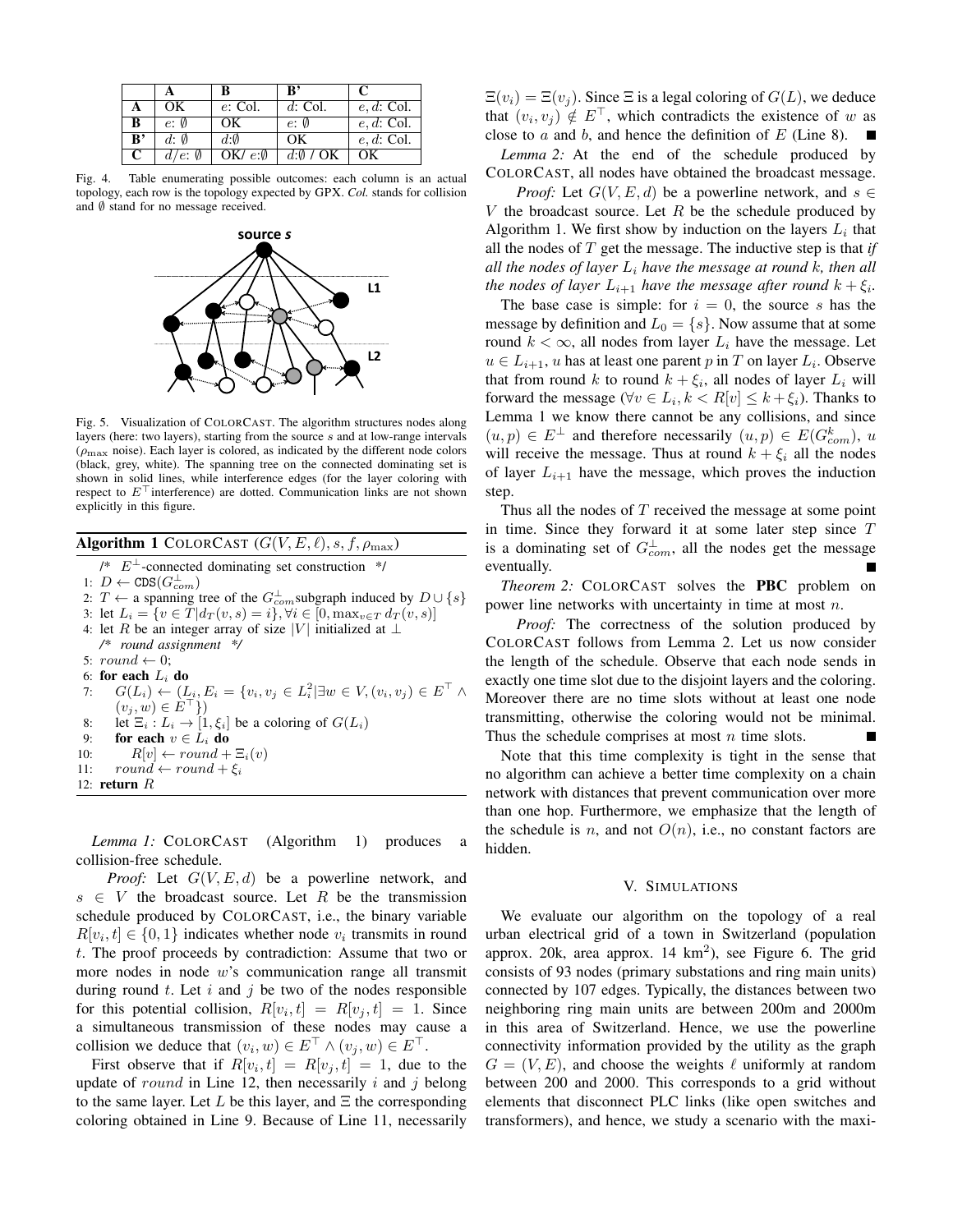mum number of possible collisions. We generate 100 different graphs  $G = (V, E, \ell)$  in this manner.

We investigate the effect of a multiplicative link quality function, i.e.,  $f(d(e), \rho^t(e)) = d(e) \cdot (1 + \rho^t(e))$  for a static scenario where the noise level may differ between edges, but it does not vary over time:  $\rho^t(e) = \rho(e) \in [0, \rho_{max}]$  (the time complexity of the algorithm is independent of the current unknown conditions). We quantify the influence of varying  $\rho_{max}$  on the diameter and time complexity of broadcast algorithms with values derived from realistic scenarios. The powerline communication characteristics described in [17] and the model presented there lead to a bit error rate (BER) of close to 0 up to a distance of 2000m, and then increase sharply. Based on this, we interpret  $f(d, \rho)$  as a virtual distance in meters and assume that within a communication range of 2000m nodes can communicate with each other and thus do not consider longer edges.



Fig. 6. Topology of a medium voltage grid of a town in Switzerland.

To have a benchmark for the performance of COLORCAST, we also implemented the simple randomized DECAY algorithm (cf Algorithm 2) described in [2] with a time complexity of  $O((D + \log(n/\epsilon)) \cdot \log \Delta)$  with high probability, where D is the network diameter and  $\epsilon$  is a parameter. While the maximal degree  $\Delta$  can reach *n*, but can also be much lower, we ran DECAY both with  $\Delta = n$  and with  $\Delta = \max$  degree  $(G_{\rho_{min}}^{com})$ . In order to avoid penalizing DECAY for the fact that it is a randomized algorithm, we set  $\epsilon$  to 1. This has the drawback that in our simulations DECAY is not always reaching all nodes. However, in our experiments this event occurred in less than 4 % of all cases, and we believe that the algorithm is well suited as a benchmark in this setting.

| <b>Algorithm 2</b> DECAY( $\Delta$ , <i>n</i> , $\epsilon$ ) |                                                                 |  |  |
|--------------------------------------------------------------|-----------------------------------------------------------------|--|--|
|                                                              | 1: set k to $\log \Delta$ ; wait until receiving a message m    |  |  |
|                                                              | 2: for $\log(n/\epsilon)$ times do                              |  |  |
| 3:                                                           | wait until <i>time</i> mod $k = 0$                              |  |  |
| 4:                                                           | repeat                                                          |  |  |
| 5:                                                           | transmit $m$ , set <i>coin</i> to 0 or 1 with equal probability |  |  |
| 6:                                                           | <b>until</b> $coin = 0$ or sent k times                         |  |  |

# *A. Influence of* ρmax

Figure 7 *(left)* plots the average duration of a broadcast on the topology of Figure 6, for different  $\rho_{\text{max}}$  values. We compare COLORCAST with DECAY parametrized with two different estimates for  $\Delta$ : maximum degree D of  $G_{\rho_t}^{com}$  or number of nodes  $n$ . While the time complexity of COLORCAST does not vary with the actual  $\rho_t$ , it influences the performance of DECAY. Therefore, we run DECAY on the same topology with three different assignments and average them:  $(i)$  In the first scenario,  $\rho_t$  is set to 0 for all edges; (*ii*) in the second scenario,  $\rho$  is chosen uniformly at random between 0 and  $\rho_{max}$  for each edge; (iii) in the third scenario, edges are subject to  $\rho_{max}$ . Since COLORCAST only relies on  $\rho_{max}$  and not on the actual virtual distance of the edges, its performance is not affected by these different scenarios.

COLORCAST clearly outperforms DECAY on this mediumsized grid even in the scenario with most uncertainty and despite the randomized approach of DECAY which theoretically allows for asymptotically lower runtimes on average. When  $\rho_{max}$  is chosen uniformly at random, this increases the effective diameter from 12.37 to 17.38 and the average degree shrinks from 11.3 to 5.1 for maximal noise levels. However, as can be seen by the confidence interval for DECAY, even when the noise level is maximal on all edges, COLORCAST always completes broadcast faster.

# *B. Impact of Scale*

In order to study the impact of larger network sizes, we iteratively attach two copies of the basic network to each other. The two copies are connected by adding links between three randomly chosen pairs of nodes of the two copies. This is reasonable, since larger distribution grids often have the same density as smaller distribution grids. In this manner, we construct 100 networks with  $n = 93 \cdot 2^k$  nodes, for k between 0 and 5; thus, the largest networks contain 2976 nodes.

Figure 7 *(center)* studies how the broadcast time depends on the network size  $n$ . According to our construction of networks, the diameter grows roughly linearly with the size of the network, while the average degree grows by around 5. With larger network sizes, the factors in the O-notation matter less and DECAY starts to exhibit better performance than COLORCAST for networks with more than around 1000 nodes. However, the difference in number of rounds is not very large, i.e., for networks with 2976 nodes, COLORCAST needs 263 rounds on average (std 14) while DECAY using the maximum degree for  $\Delta$  finishes after 204 rounds (std 42). In general, DECAY is subject to a high variance (vertical bars represent the standard deviation of runtime over 100 runs), the different topologies influence COLORCAST' performance only slightly. This, in combination with the fact that DECAY cannot guarantee that the message reaches all nodes in all cases and fails to do so in up to 4% of all runs as well as the fact that Medium Voltage Grids are not arbitrarily large, shows that COLORCAST is well suited for PLC networks.

Figure 7 *(right)* sheds more light on these performance results: it shows the size distribution of the layers over the 100 different runs on each topology. A low number of colors facilitates a parallel traversal of the layers, and hence ensures a quick propagation of the broadcast message. Since the majority of layers are traversed in less than 10 rounds, regardless of the topology size, COLORCAST is efficient.